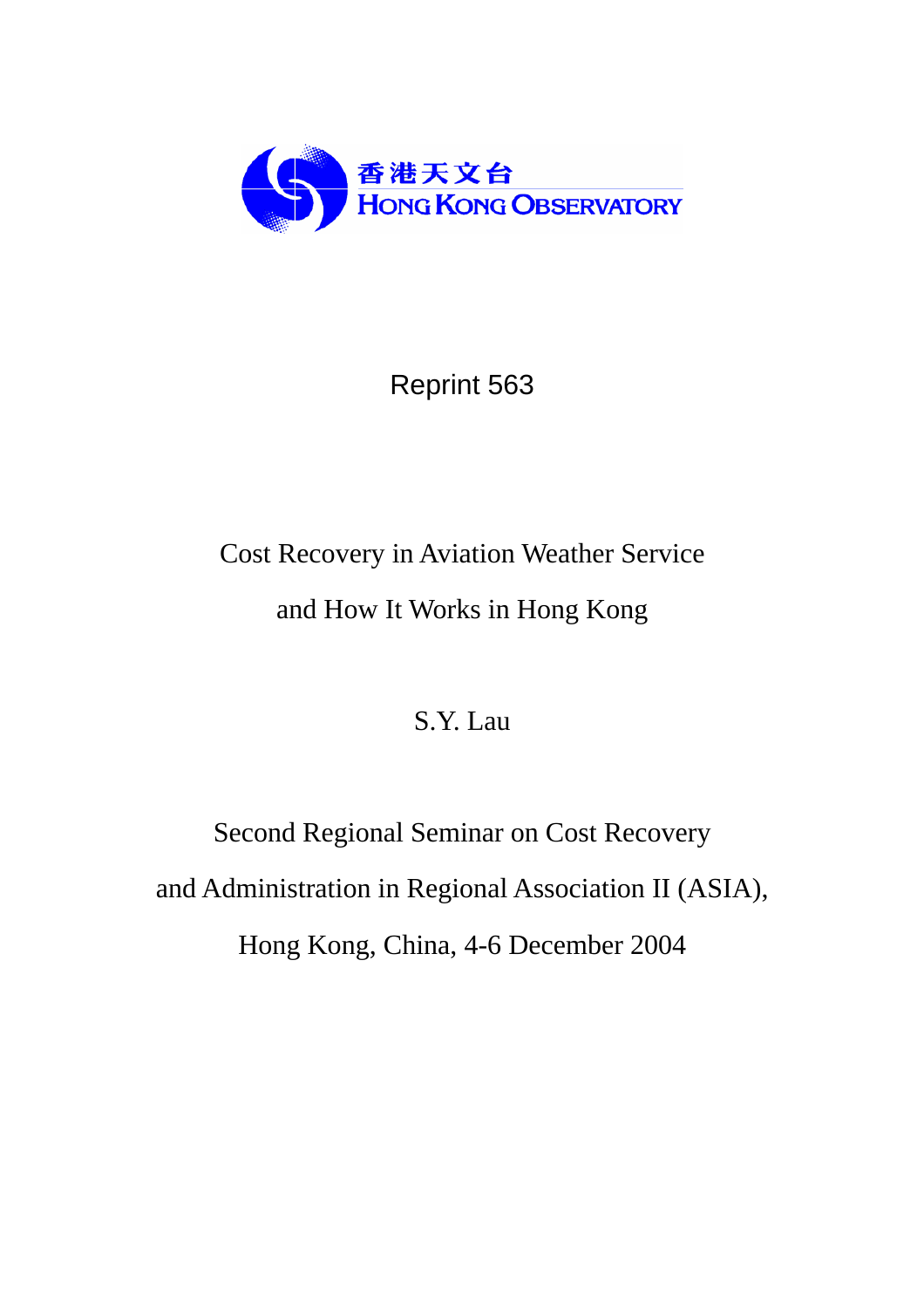## **Second Regional Seminar on Cost Recovery and Administration in Regional Association II (ASIA)**

*(Hong Kong, China, 4 to 6 December 2004)* 

# **Cost Recovery in aviation weather service and how it works in Hong Kong**

**Sharon S.Y. Lau** 

**Hong Kong, China** 

# **ABSTRACT**

NMSs are looking to cost recovery for its aviation weather service as a source of financing. In recent years, with more and more parties involve in the delivery of aviation weather service, the recovery of cost for this service has become increasingly complex. This paper describes some of the key policies and principles of cost recovery for aviation weather service. Many possible models for a cost recovery system exist. More details could be found in the ICAO and WMO guidance documents. The way Hong Kong, China recovers the cost for its aviation weather service is discussed.

 $\overline{a}$ 

Sharon Lau **–** Senior Scientific Office, Hong Kong Observatory

Tel : (852) 2926 8431 Fax : (852) 2375 2645 Email : sylau@hko.gov.hk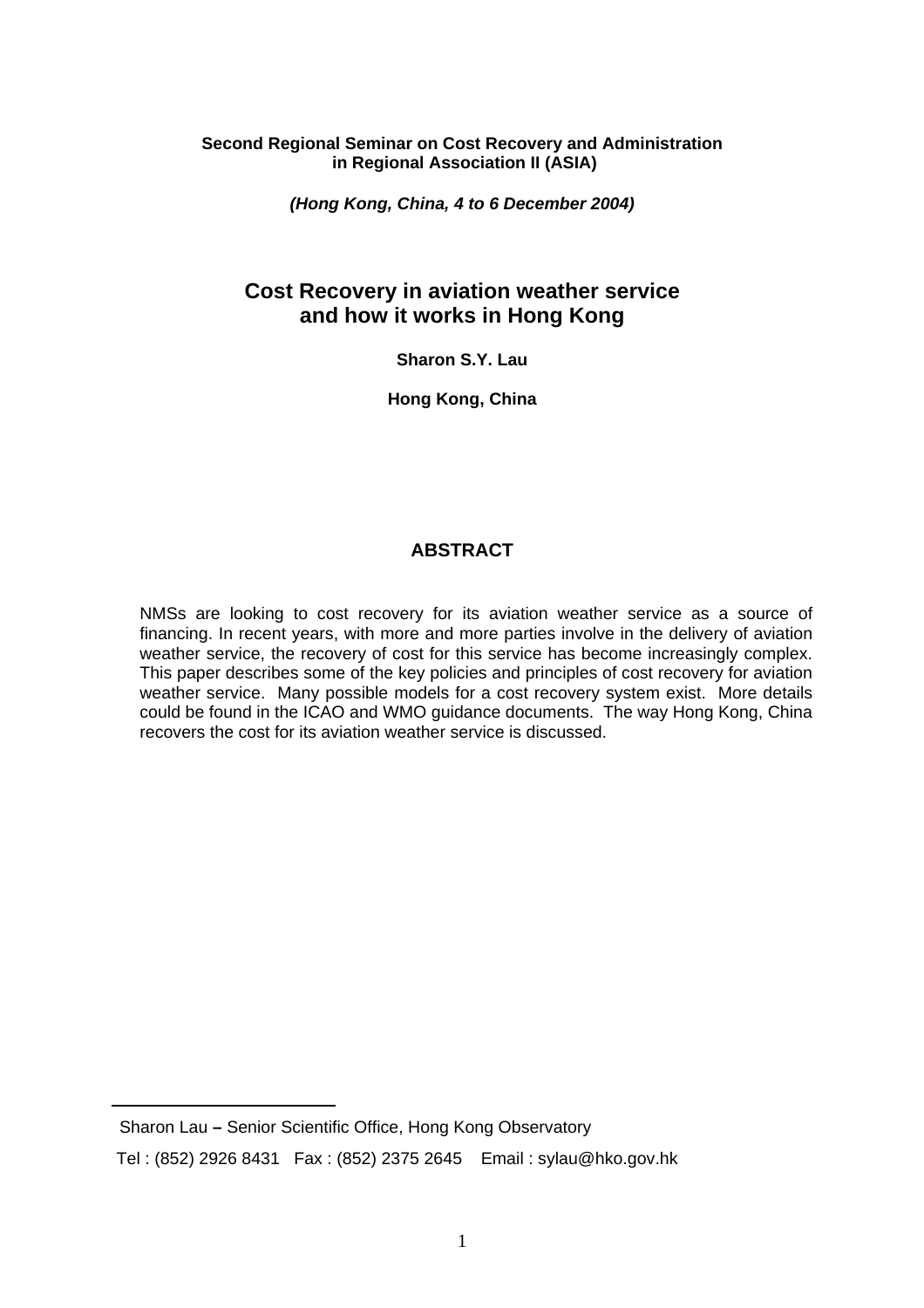#### Introduction

In recent years, National Meteorological Services (NMSs) are under increasing pressure to provide more accurate and timely forecast and warning services, especially in predicting severe weather and climate events such as typhoons, rainstorms and droughts which have tremendous impacts on the national development and economy as well as the safety of life and property. As a result of globalization and commercialization of meteorological services, NMSs are also facing increasing competition from private meteorological companies worldwide. Meanwhile, NMSs may face a reduction in government funding due to increasing demands on public expenditure from other areas. There is thus a need for NMSs to take a new look at the financial support for its service. Increasingly, NMSs are looking into the possibility of recovering cost for the services from the service users.

Historically aviation has been a significant user of meteorological services. Aviation has benefited from significant investments by NMSs in the infrastructure as well as improvement in forecasting systems and techniques. The legal basis established by ICAO in the area of airport and air navigation facility charges is contained in Article 15 of the Chicago Convention on International Civil Aviation. ICAO Doc 9082 - ICAO's policies on charges for airports and air navigation services has included meteorological service allocable to civil aviation as one of the facilities and services to be taken into account in determining the total cost of air navigation services. It is thus natural that NMSs recover from aviation the fair, equitable and agreed costs for providing the required services and facilities for international air navigation. Based on the cost recovery survey conducted by WMO in 2003, NMSs that recover costs from aviation say that the revenues constituted on average 24.7% of their overall budget.

In the old days, meteorological services for civil aviation were mostly delivered by NMSs. In the WMO 2003 cost recovery survey, 86% of the providers for aviation meteorological services are still the NMSs. The issue of cost recovery for these NMSs was relatively simple.



#### Fig. 1 Provision of aviation meteorological services in the old days

Recently there is an increasing tendency for aviation weather services to be provided by other entities. E.g. airport operator/authority, international and regional institutions such as ASCENA, EUROCONTROL, or even airlines themselves. The roles that these organizations perform vary. In some countries, the provision of meteorological service for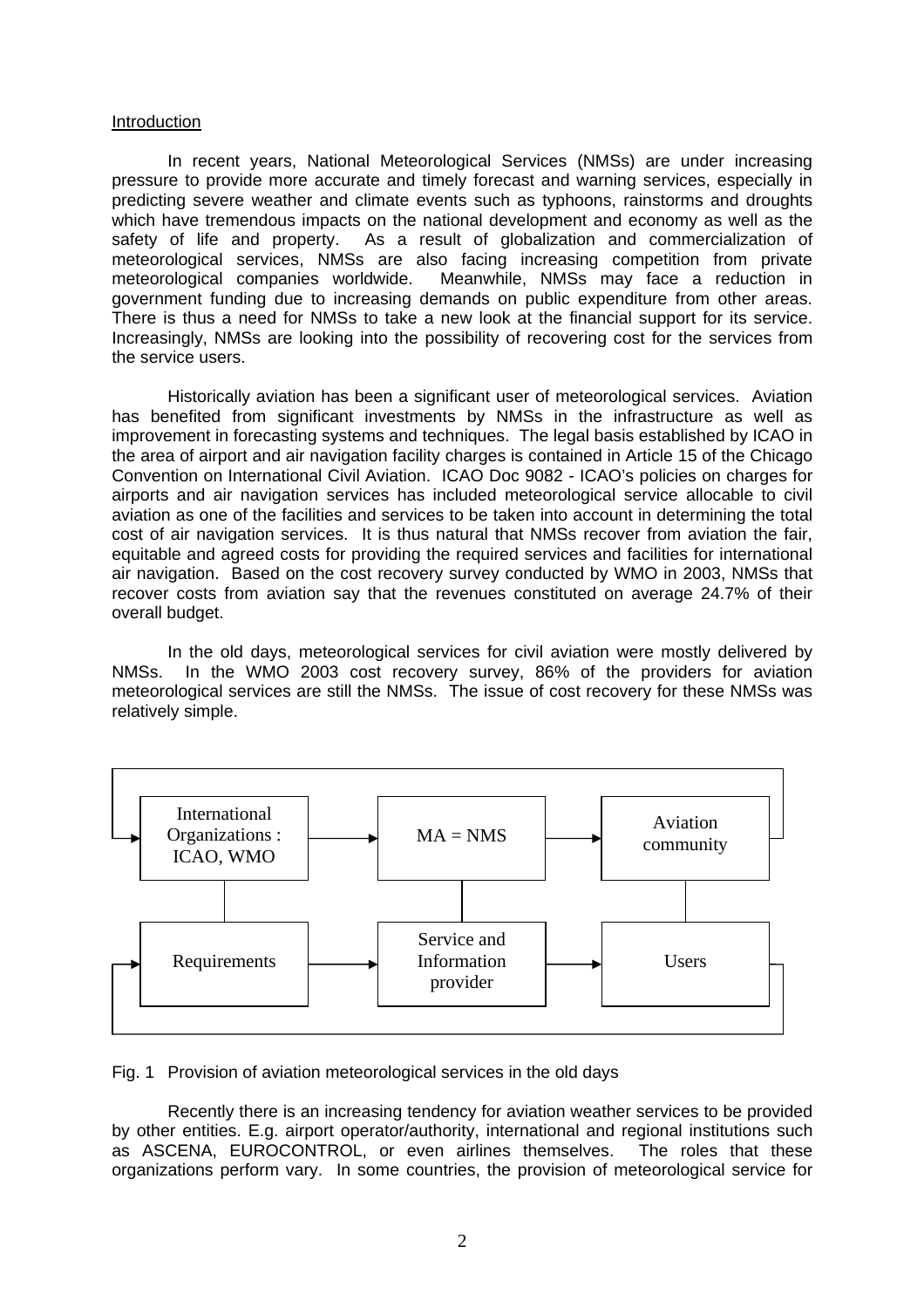international air navigation might even be delegated to a commercial entity. The NMS is no longer solely responsible for the end-to-end production and dissemination of aeronautical meteorological information and services. For example, in the "Single European Sky" planned to be implemented in Europe in 2005, the service provider would be separated from the service regulator. An European country would be able to designate an exclusive service provider which operates in another country if that other country has not designated an exclusive service provider. This opens up the possibility of an NMS or even a commercial entity from one country to provide aviation meteorological services in another European country. The issue of cost recovery for these NMSs would be more complex and more consultation among the stakeholders would be necessary.



Fig. 2 Today's complex model for provision of aviation meteorological services

Under the current policy<sup>1</sup>, it is considered appropriate that apart from "direct" costs of providing services to aviation, the aviation community should still pay for their due share of the "core" services. Thus even if the NMS is not the direct service provider of the aeronautical meteorological service, as it usually is the key interface to international data through WMO and ICAO mechanisms and supports the national infrastructure, it is still possible for NMSs to recover part of the cost for these "core" services from the aviation community. So cost recovery concerns everyone, not just the immediate service provider in direct contact with the recipients of the service. However, as the "core" services are usually shared among a number of different users in addition to civil aviation, the costs of the shared infrastructures apportioned to aviation must be fair, equitable and agreed with the users. The key words here are "fair, equitable and agreed". It is thus recommended that NMS

(a) establish a transparent accounting system;

 $\overline{a}$ 

- (b) establish and collect data on standards, quality and level of services provided;
- (c) undertake consultations with users on a regular basis;
- (d) pursue economic valuation studies to strengthen the case for the recognition of their contribution to the aviation community.

<sup>&</sup>lt;sup>1</sup> The matter was recently re-examined at the global "Conference on the Economics of Airports and Air Navigation Services" held in Montreal 19-28 June 2000. The meeting re-affirmed that this was appropriate. Nonetheless, the ICAO Air Navigation Services Economics Panel (ANSEP) has been re-activated in 2003 to review policy and principles.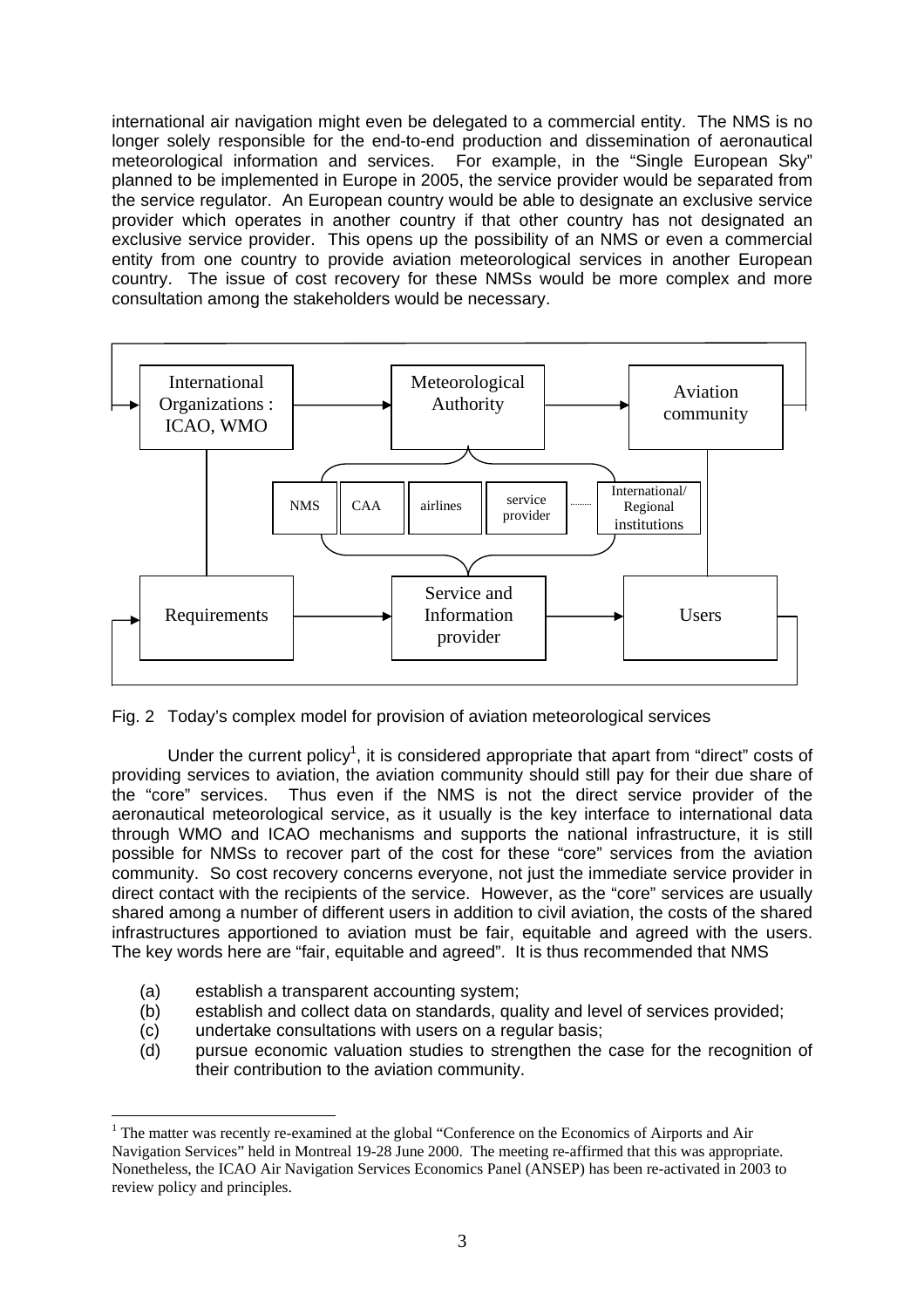For those who have yet to recover costs for their aviation meteorological services, you might wonder why the aviation community is willing to pay, especially in the current economic climate. Indeed it does not. It is thus important for the NMSs to impress upon the users the benefits they gain from paying for the services. First and foremost, as the paying customer, they would be entitled to specify the kind and level of services required. In turn the NMSs as service providers would have to be more accountable for the services provided. Also with more steady resources not affected by government funding, the service level would not be vulnerable to reductions or uncertainty in that funding. With more transparency in the accounting practice, the users could better assess the efficiency and efficacy of the service providers.

#### Involvement of WMO on Cost Recovery

 WMO has long had a working arrangement with ICAO – Working Arrangements between the International Civil Aviation Organization and the World Meteorological Organization (Doc 7475) to collaborate on matters relating to aeronautical meteorology. In respect of cost recovery, WMO had included in its  $6<sup>th</sup>$  Long Term Plan – applying from 2004-2007, to

"Assist Members in the implementation of cost-recovery and other changes to national service arrangements. Guidance and assistance will be provided to Members undergoing review of their national arrangements for aeronautical meteorological service delivery including the implementation of cost recovery. WMO will participate in the re-activated ICAO Panel (ANSEP) dealing with cost recovery matters."

To meet this goal, WMO has undertaken several missions and have conducted seminars and workshops on practical applications of the guidelines concerning the recovery of costs for aeronautical meteorological services. Subject to funding, CAeM hopes to meet the demands for additional seminars in various Regions on aviation cost recovery.

 Subsequent to CAeM-XII in 2002, a new structure for CAeM was implemented. It has 2 Open Programme Area Groups (OPAGs). Under one of the OPAGs – PROMET –an Expert Team was devoted to the issue of cost recovery.

WMO is also working closely with ICAO to extend the current guidance material on cost recovery taking due account of the experience gained from regional seminars and missions to Member/Contracting States.

#### Cost Recovery Framework

 It should be noted that only the designated Meteorological Authority as defined under ICAO Annex 3 to the Convention on International Civil Aviation (ICAO Annex 3) can recover costs directly from aviation. If the NMS is not the designated Meteorological Authority, consultations on cost recovery should be conducted among the NMS, the Meteorological Authority, the national Civil Aviation Authority and representatives of the users.

The cost recovery framework has been laid down in the document attached to the letter from Secretary General to all Permanent Representatives on 28 April 2003. Under ICAO guidance on cost recovery Doc 9161 - Manual on Air Navigation Services Economics, it is possible to have a range of funding mechanisms ranging from straight recovery of costs incurred to fully commercial arrangements including elements of profit. The key issue is that the sums recovered must relate to the service supplied. Policies and guidelines on cost recovery have also been established and promulgated by ICAO and WMO. These include :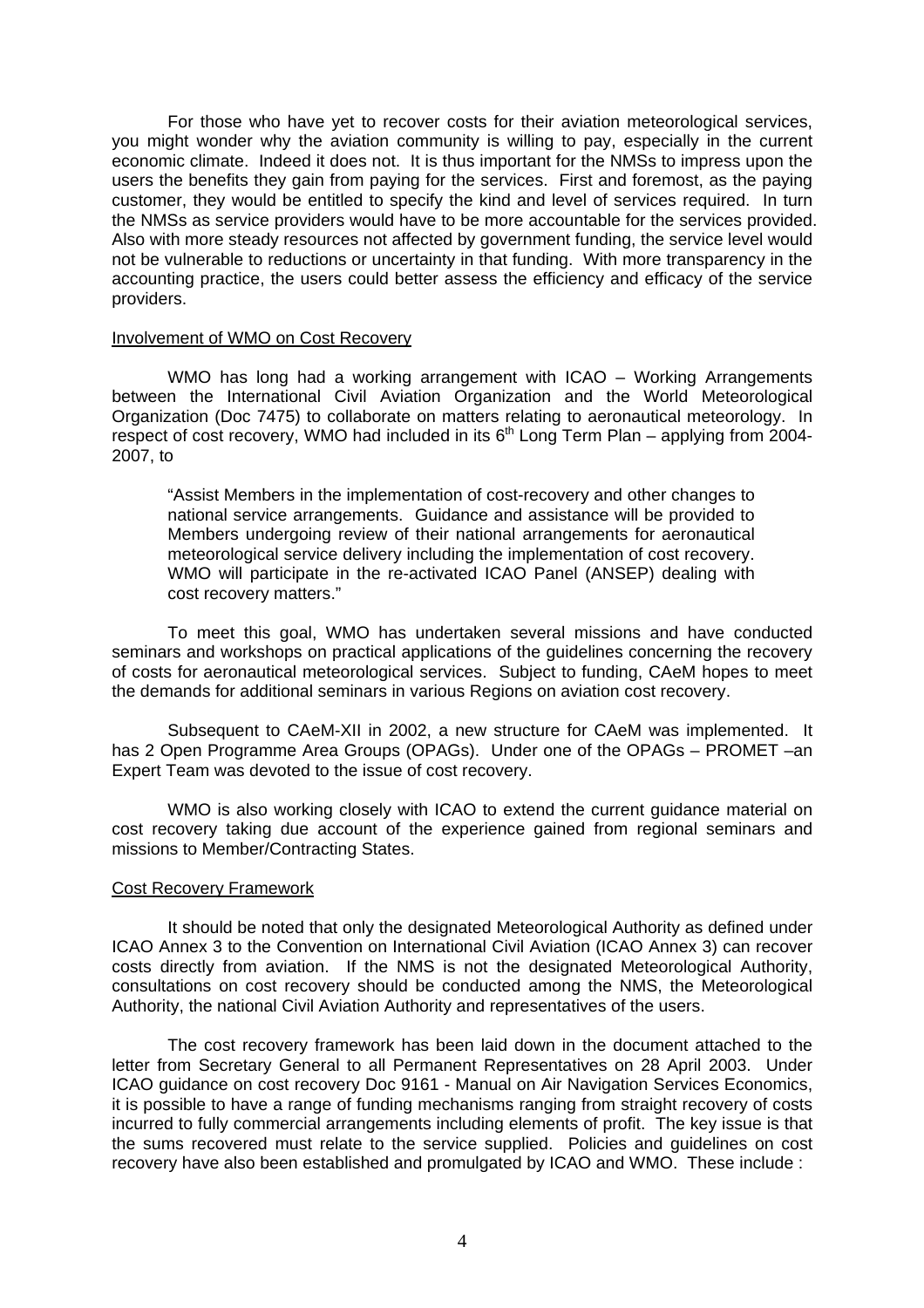- WMO-No. 904 Guide on Aeronautical Meteorological Services Cost Recovery Principles and Guidance
- ICAO Doc 9562 Airport Economics Manual
- ICAO Doc 9161 Manual on Air Navigation Services Economics

As the details have already been laid down in the above documents, only the 3 key stages would be discussed here.

Stage 1 : Establishing the inventory of facilities and services needed to meet aeronautical requirements

Meteorological services to meet the stated requirements for international air navigation have been laid down in ICAO Annex 3. Additionally, the list may include various supporting facilities and services that also serve meteorological requirements in general, i.e. the core facilities and services. The list of facilities and services will vary from country to country depending on the aeronautical requirements that have to be met. Annex I lists the facilities and services intended to serve aeronautical requirements exclusively, Annex II the products and functions needed to be provided by the meteorological service to met aeronautical requirements; and Annex III the core facilities and services which may serve both aeronautical and non-aeronautical users. The list should be agreed after consultation with the users.

Stage 2 : Allocation of meteorological cost

Having established the inventory, it is necessary to identify the costs and human resources for each facility or service. For facility and services that are exclusively for aviation (i.e. Annex I and II), the total cost should be allocated to aeronautical users which may include "overhead" charges. For the core services and facilities (i.e. Annex III), only an equitable apportionment of the costs should be charged to aviation after consultation with the users. The basis for the apportionment can be either one or combination of the following methods :-

- (a) in proportion to the estimated aeronautical, and non-aeronautical use made of the core service;
- (b) in proportion to the estimated time used by computers for aeronautical and nonaeronautical purposes;
- (c) in proportion to the volume of the information transmitted for aeronautical and non-aeronautical purposes;
- (d) in proportion to the number of personnel working on aeronautical and nonaeronautical purposes;
- (e) on the basis of results from an analytical accounting system which ensures an equitable allocation of the costs.

Apart from apportioning the cost between aeronautical and non-aeronautical users, it is necessary to allocate the cost between air traffic services provided for airports and that provided en-route so that users would not be charged for services or facilities that they do not require. Criteria described above for "aeronautical/non-aeronautical" can be similarly applied for "airport/en-route" apportionment (see Annex I – III for the recommended quantification).

Stage 3 : Recovering aeronautical meteorological costs

The methods to recover these costs will vary from state to state but WMO strongly recommended that the NMSs should not try to recover the costs directly from the users and airport authorities. In all probability the national Civil Aviation Authority will have a system in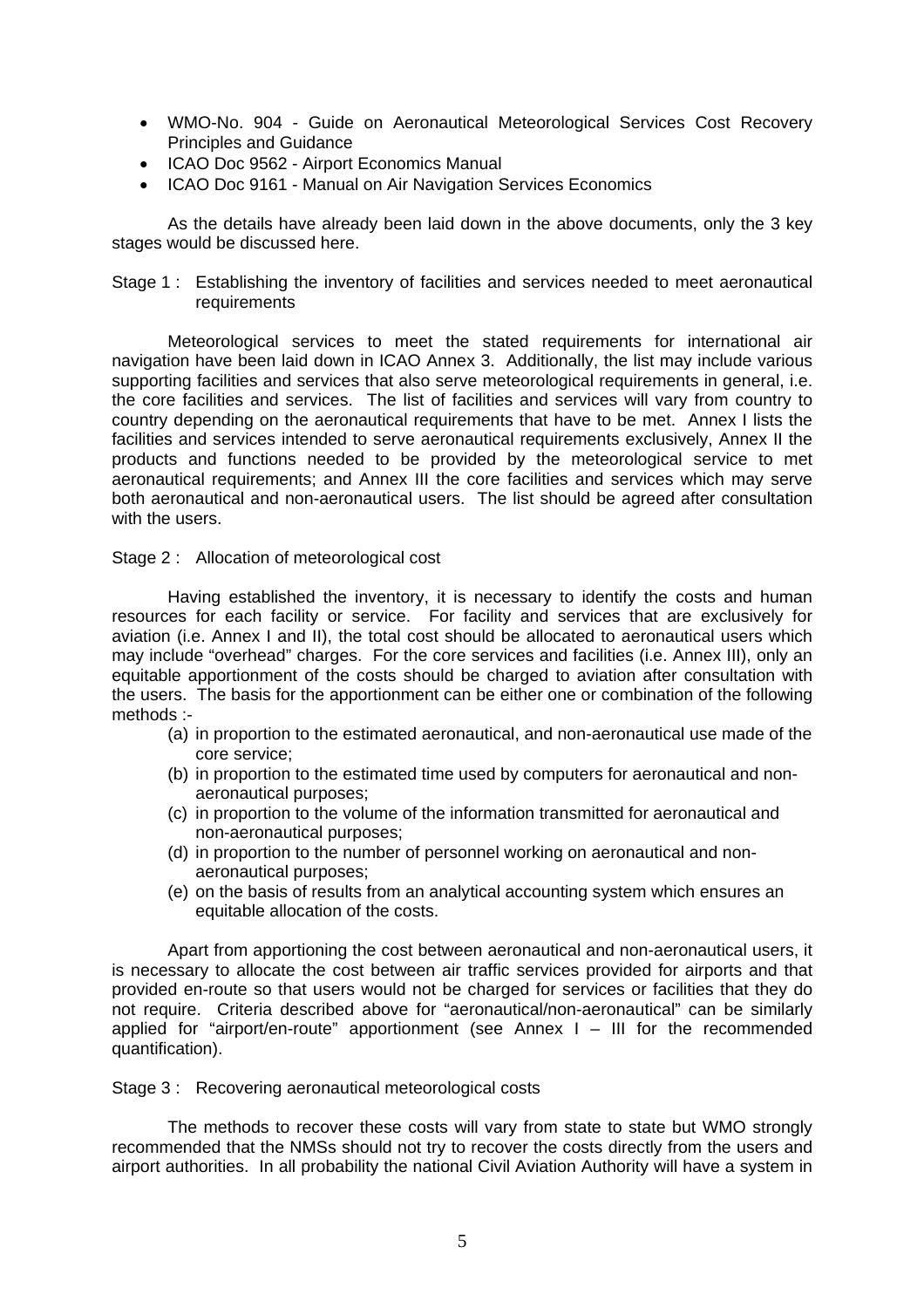place for the recovery of air navigation services costs and adding the meteorological costs to these is an efficient and convenient method of recovering these costs. It may be necessary to enter into contractual agreement to ensure appropriate redistribution of revenues and to ensure that a portion of the levied charges is identified to maintain the basic national infrastructure and international framework upon which the aeronautical meteorological services are founded. This is particularly important if the NMS is neither the provider of aeronautical meteorological services, nor the designated meteorological authority.

#### Cost Recovery of Aviation Weather Services in Hong Kong

 The Hong Kong Observatory, the NMS in Hong Kong, China, is also the designated meteorological authority and the direct service provider of aeronautical meteorological services in Hong Kong covering all requirements under ICAO Annex 3 in respect of aeronautical meteorological station, aerodrome meteorological office and meteorological watch office. So our implementation is also one of the simpler kind.

The full costs to the Observatory for the facilities and services dedicated for aeronautical purposes are recovered from aeronautical users. For core facilities and services of the Observatory, only those parts which are allocated to support the airport are charged. For example, our weather observer at the airport also prepares the SYNOP, the staff time (which translate into staff cost) involved in encoding the observation would not be charged to aviation users. For allocation between 'airport' or 'en-route' costs, the Observatory follows the apportioning recommended in the WMO Guide, reproduced here in Annex I-III.

The Hong Kong Observatory has established a contract with the Airport Authority on the provision of aeronautical meteorological services at the airport. The Observatory is one of two government departments providing services to the Airport Authority, the other being Civil Aviation Department regarding air traffic control service. En-route aviation weather services provided by the Observatory for aircraft in flight are delivered via the Civil Aviation Department.

The cost is calculated following Government's costing principles and consists of 7 components, namely, staff cost, administrative overhead, accommodation cost, departmental expenses, services by other departments, depreciation of equipment, and amortization of one-off planning cost. Owing to the overnight switching from the old Kai Tak airport to the new airport at Chek Lap Kok in 1998, a completely new set of aeronautical meteorological facilities were installed for the new airport. Because of the significant capital cost involved, depreciation of equipment and that of staff cost involved in planning for the new airport were amortized over the estimated life time of the equipment and 16 years respectively.

Since each meteorological system and staff takes on many functions and services, the costs involved are apportioned on the following basis :-

- (i) Meteorological systems The capital cost of meteorological systems is apportioned according to the number of core functions and output products of each system which are used for 'en-route' and 'airport' operations, taking into consideration the complexity of the functions or products.
- (ii) Staff cost The cost of operation staff (forecasters, observers, system operators and dispatchers) and associated accommodation cost are apportioned according to the percentage of time each post spends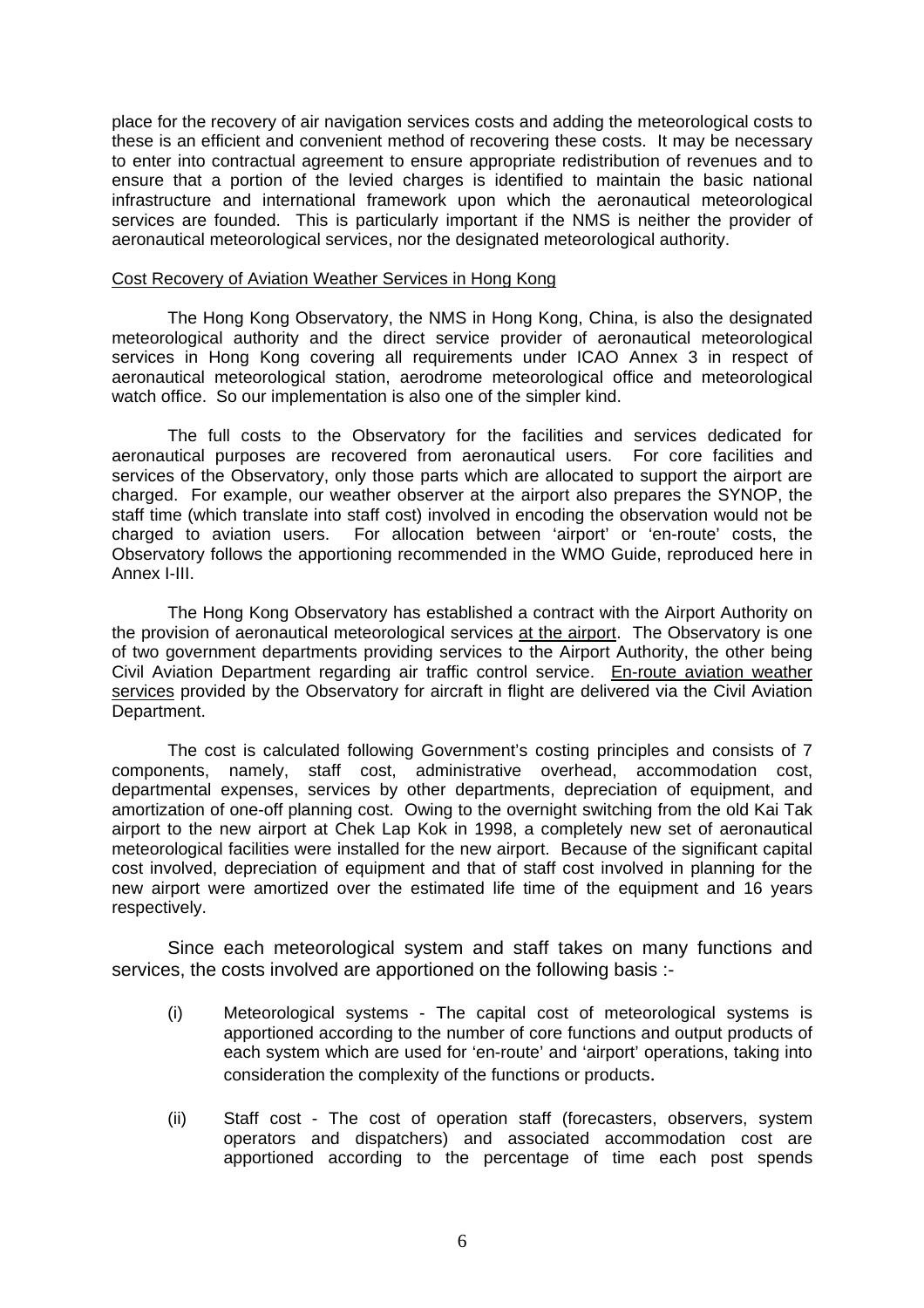respectively in providing 'en-route' meteorological service and 'airport' meteorological service.

- (iii) Planning and maintenance staff The cost of the planning and maintenance staff and associated accommodation cost is apportioned according to the apportionment factors determined from (i) above.
- (iv) Administrative overhead The administrative overhead is apportioned based on the ratio of the staff cost for 'en-route' and 'airport' operation.

To minimize the amount of accounting work, the Observatory does not recover costs directly from the individual aviation users. The cost of aviation weather services at the airport is recovered through the Airport Authority which in turn recovers it from landing fees which they charge airlines for aircraft landing at the airport. In the 2003/04 financial year, the Hong Kong Observatory charged the Airport Authority HKD 83.16 million (or USD 10.66 million) for its service.

The cost for en-route services (HKD 10.96 million or USD 1.41 million in the 2003/04 financial year) is recovered through the Civil Aviation Department, the local civil aviation authority, who charges each aircraft passing through but not landing in Hong Kong an enroute air navigation charge. The total cost of aviation weather services, i.e. including both 'airport' and 'en-route', represents about one-third of the annual budget of the Observatory.

Satisfied customers are more willing to pay. It is important that the users see the value of the service provided and that the meteorological service provider is seen to be willing to listen and respond to expression of requirements. A meeting with the Airport Authority is thus held every year to review the contract and to discuss the cost and level of services provided and our future development effort. In parallel, the Observatory holds liaison meetings with the ultimate users of our services viz. airline and pilot representatives twice a year. The meeting provides a forum for the direct exchange of views between the aviation users as "customers" and the Observatory as the "service provider". Apart from these liaision group meetings, the Observatory also regularly publishes newsletters and electronic news bulletin on aviation weather service to keep the users abreast of our latest development. Through establishing closer liaison with the users, customer satisfaction has consistently remained above 90% in recent years.

Whatever the means of cost recovery, the key principles are that the service provider is customer focused, that the recovery process is seen to be "fair and equitable" and that the customers feel that they have a say in what services are to be delivered.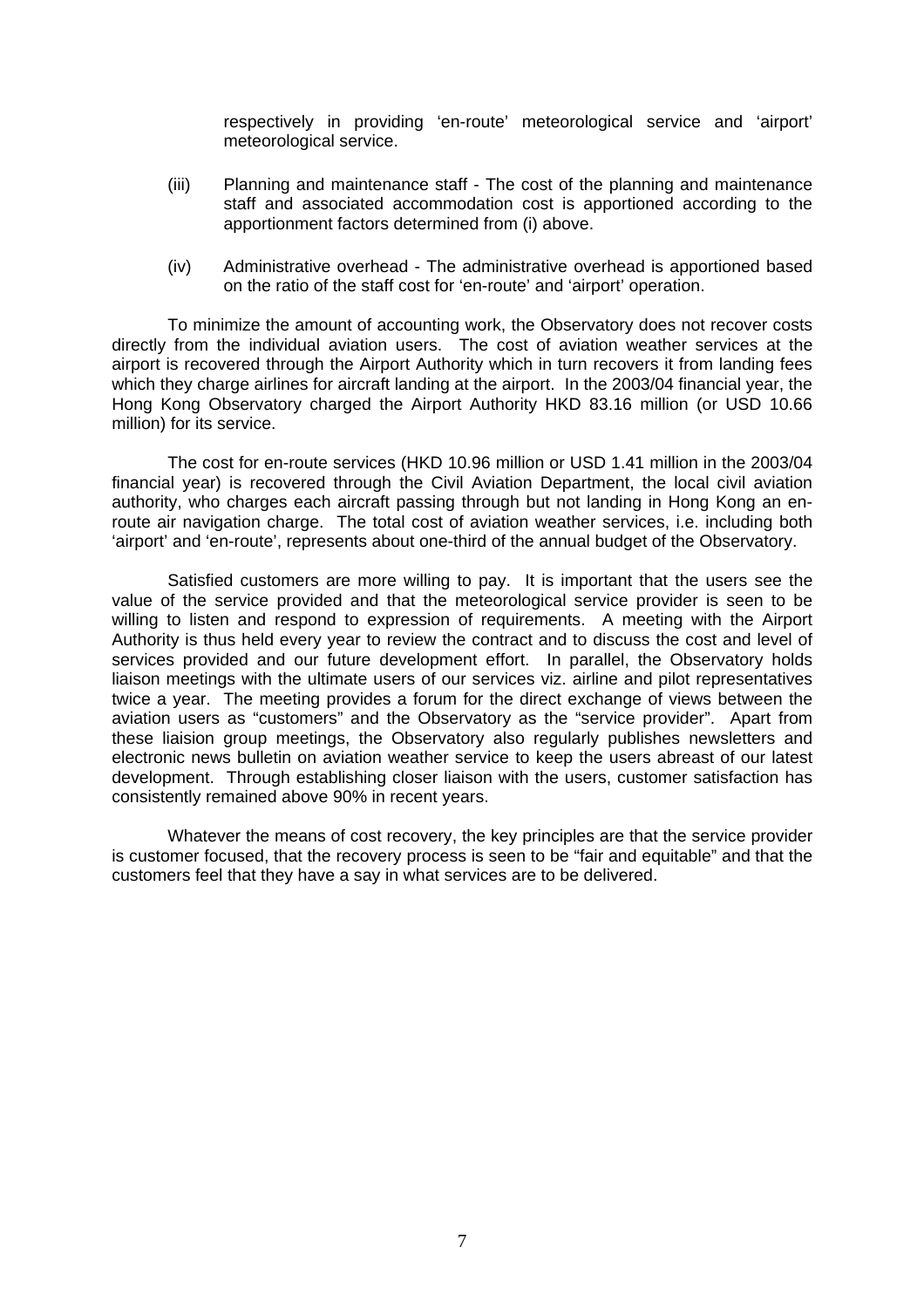# **Annex I**

| <b>Facility and services</b>                                                                                                   | Utilization |
|--------------------------------------------------------------------------------------------------------------------------------|-------------|
| World area forecast centers (WAFCs)                                                                                            | Е           |
| Regional area forecast centers (RAFCs)                                                                                         | F           |
| Volcanic ash advisory centres (VAACs)                                                                                          | Е           |
| Tropical cyclone advisory centres (TCACs)                                                                                      | E           |
| Meteorological watch offices (MWOs)                                                                                            | Е           |
| Aerodrome meteorological offices                                                                                               | A/E         |
| Aeronautical meteorological stations                                                                                           | A/E         |
| Operation of a regional OPMET data bank                                                                                        | Е           |
| Telecommunications for aeronautical meteorological purposes,<br>including VSAT stations to receive WAFS product and OPMET data | A/E         |
| Facilities to provide meteorological data-processing of WAFS products                                                          | m/E         |
| Provision of VOLMET broadcasts                                                                                                 | Е           |
| Observation instruments provided for aeronautical purposes<br>m/A                                                              |             |
| Specific aeronautical meteorological research                                                                                  | A/E         |
| Specific aeronautical meteorological training                                                                                  | A/E         |
| Specific aeronautical technical support (including administration)                                                             | A/E         |

# **Facilities and services exclusively needed to serve aeronautical users**

Key: E - en-route m/E - mainly en-route A - airport m/A – mainly airport A/E – mixed en-route/airport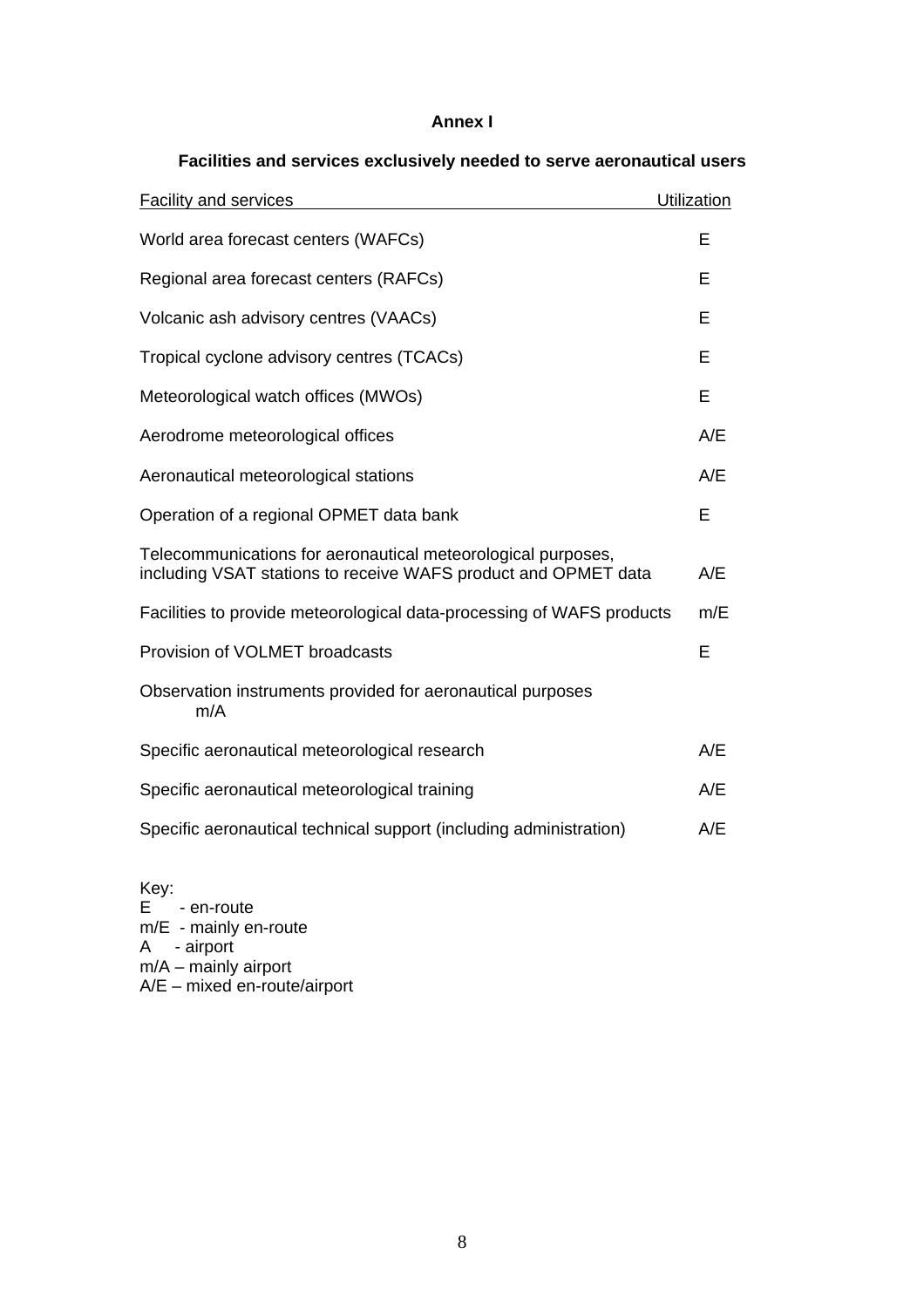## **Annex II**

| Products and functions                                                                | Utilization |
|---------------------------------------------------------------------------------------|-------------|
| Meteorological observations and reports for local ATS units                           | A           |
| Meteorological reports disseminated beyond the aerodrome                              | m/E         |
| Aerodrome forecasts                                                                   | m/E         |
| Landing forecast and forecasts for take off                                           | A/E         |
| Area and route forecasts, other than those issued with WAFS                           | Е           |
| Aerodrome and low-level wind shear warnings                                           | A           |
| SIGMETS, AIRMETS, VA and TC advisories                                                | Е           |
| Aerodrome climatological information                                                  | A           |
| <b>Flight documentation</b>                                                           | m/E         |
| Meteorological watch by MWOs over FIR/UIR                                             | E           |
| Aerodrome weather watch                                                               | A/E         |
| VA and TC watch by VAACs and TAACs                                                    | Е           |
| Meteorological watch by WAFCs and RAFCs                                               | Е           |
| Briefing and consultation                                                             | A           |
| Provision of information to meteorological information systems and<br>local operators | A/E         |
| Provision of information for ATS and AIS                                              | A/E         |
| Provision of information for search and rescue                                        | E           |
| Provision of WAFS and OPMET data to operators                                         | m/E         |

# **Products and functions exclusively needed to meet aeronautical requirements**

Key:  $E \rightarrow en$ -route m/E - mainly en-route A - airport m/A – mainly airport A/E – mixed en-route/airport